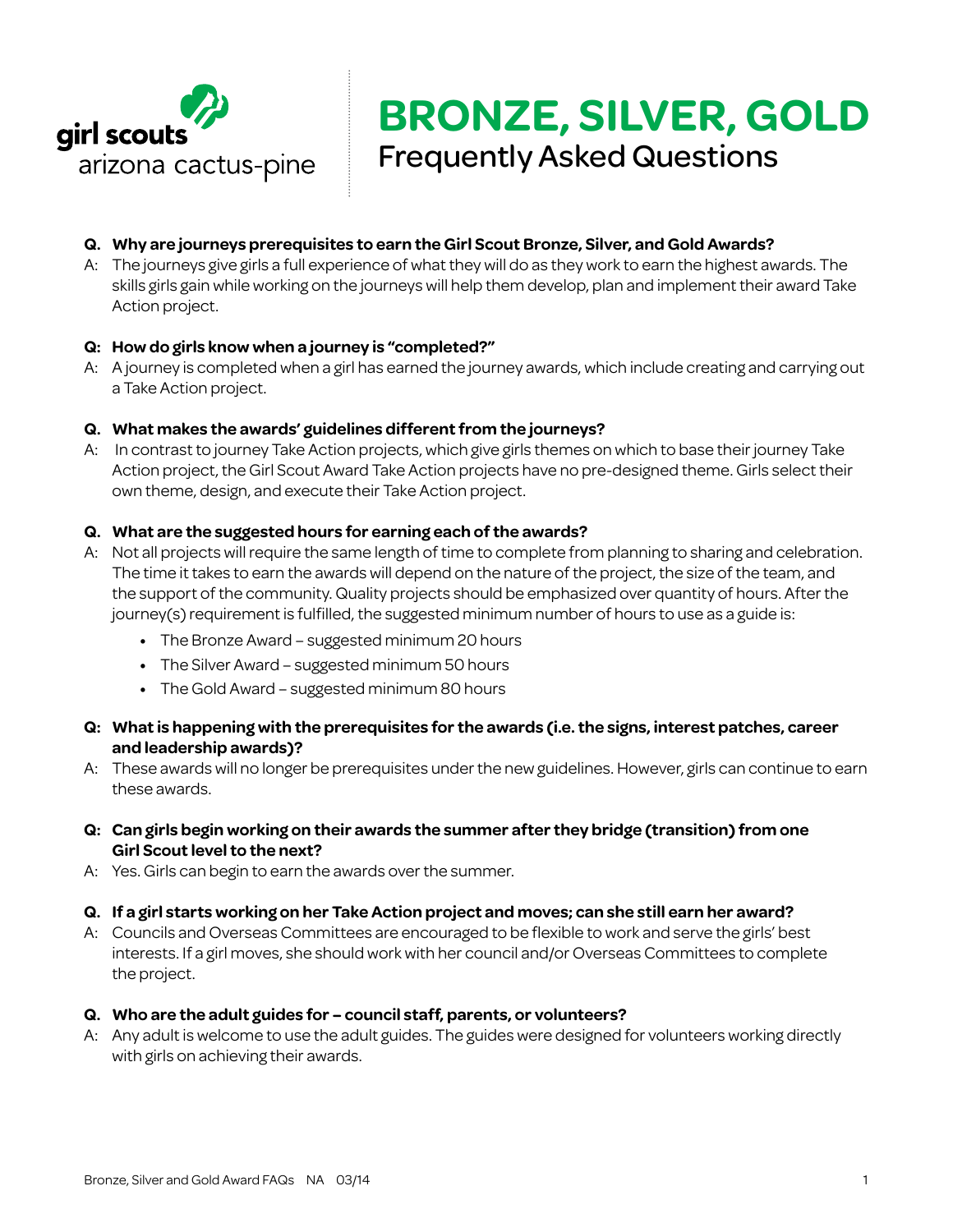

- **Q: Do we need a different set of requirements for girls with disabilities to earn the Girl Scout Bronze, Silver, and Gold Awards?**
- A: No. The Girl Scout Bronze, Silver, and Gold Awards are done to the best of a girl's ability. There is no need to have special requirements for girls with disabilities — encourage flexibility and the recruitment of advisors that can work with the girl individually.

### **Q. Can a girl earn her Bronze Award on her own?**

A: The Bronze Award is a team-based project earned by a group of Girl Scouts.

## **Q. Is sustainability differentiated at each grade level?**

A. The guidelines give girls tools to examine the underlying root cause of issues, develop a sustainable project plan and measure the impact of their project on their community, the target audience and themselves. There is progression. While Junior Girl Scouts working on their Girl Scout Bronze Award will reflect on how the project could be kept going, Girl Scout Cadettes plan for sustainability. Seniors and Ambassadors work to ensure the sustainability of their project in order to meet the Gold Award standards of excellence.

While Juniors explore an issue that affects their Girl Scout community, Cadettes create a community map of their neighborhood or school. Meanwhile Seniors and Ambassadors earning the Gold Award assess an issue and its effect more broadly by interviewing community leaders, research using a variety of sources and investigate other community's solutions to a similar problem.

### **Q: Who can earn the Girl Scout Gold Award?**

A: A girl must be a registered Girl Scout Senior or Girl Scout Ambassador.

### **Q: Can individually registered girl members or Juliettes earn the Girl Scout Gold Award?**

A: Any girl, who meets the grade-level and membership requirements, can work on her Girl Scout Gold Award.

### **Q: Does a Senior or Ambassador need to do the two journeys in any particular order?**

A: No. She can complete either two Girl Scout Senior level journeys, two Girl Scout Ambassador level journeys or one of each.

### **Q: How can we make sure that Girl Scout Awards represent quality projects?**

- A: The best way to make sure that a girl is doing the best of her ability is to ensure that both she and her project advisor receive orientation about the award and understand the difference between a one time community service opportunity or event and a Girl Scout Bronze, Silver, and Gold Award Take Action project. It's the responsibility of the troop/group volunteer, council staff member or Gold Award committee (for Gold Award only) to work with the girl to ensure that she meets the quality requirements of the award.
- **Q: What is the difference between a troop/group volunteer, Gold Award Team Member and a Girl Scout Gold Award project advisor in the Girl Scout Gold Award process? Do girls need all three?**
- A: A Troop/Group Volunteer is the adult who works with an ongoing troop or group. Once a girl identifies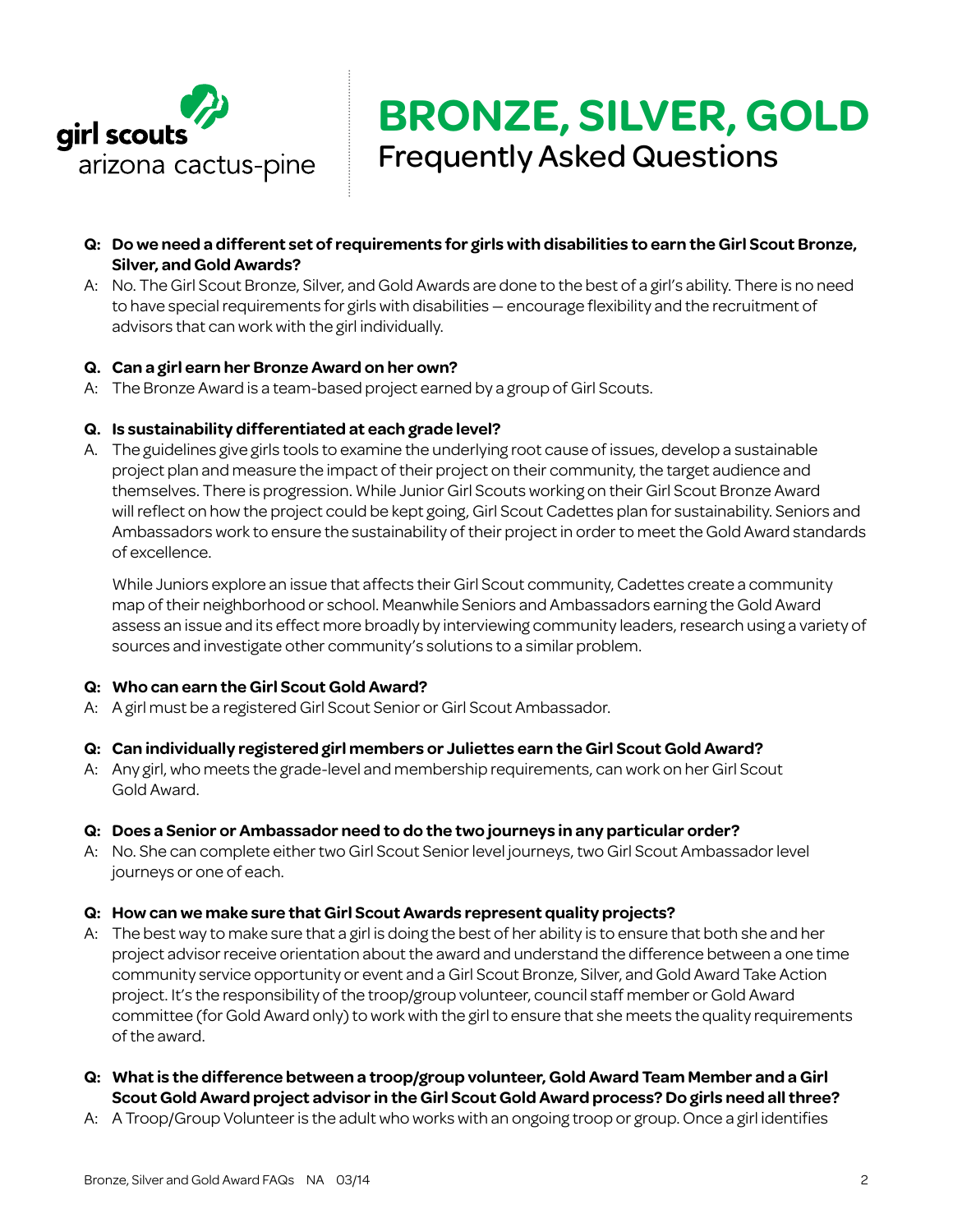

her issue, the troop/group volunteer might help her identify a person in the community who could be a great project advisor.

# GOLD AWARD PROJECT ADVISOR – Required

A Girl Scout Gold Award project advisor is a volunteer that guides a girl as she takes her project from the planning stage to implementation. The project advisor is typically not a girl's parent or a Girl Scout troop/ group volunteer. The project advisor is typically someone from the community who is knowledgeable about the issue and who can provide guidance, experience and expertise along the way.

### GOLD AWARD TEAM MEMBER - Optional

The council's Gold Award Team Members are adult Girl Scouts who have taken special training and have worked with other girls who have earned the Gold Award in the past. They are generally assigned on a geographic or specialty basis. She, the council assigned Gold Award Team Member, is a mentor and coach who will offer you support and advice as you work on your Gold Award Project.

## **Q: Why can't a parent be a Girl Scout Gold Award Project Advisor?**

A: Girls are encouraged to connect with their community when earning the Girl Scout Gold Award. That means working with a project advisor who is not her parent.

### **Q: At what point should a Girl Scout Gold Award project advisor be identified?**

A: The project advisor should be identified in the planning phase before the Girl Scout Gold Award Project Proposal is turned in to the council. The project advisor expands the network of adults and provides expertise for a girl's project. If a girl has an idea before she starts any work on her Girl Scout Gold Award, she might want to identify her project advisor from the very beginning.

### **Q: What is the role of the council's Girl Scout Gold Award committee?**

A: Some councils have developed Girl Scout Gold Award Committees to support Girl Scout Seniors and Ambassadors as they go through the process of earning their Girl Scout Gold Award. Girl Scout Gold Award Committees are typically comprised of community members, educators, key volunteers and young women who have earned their Girl Scout Gold Award. The Committee works with designated council staff.

The committee's role is to ensure that girls' projects meet the national guidelines. Generally, the committee reviews Girl Scout Gold Award Project Proposals, makes recommendations for project development and resources, reads the final report, and makes a recommendation to the council on whether to approve the project. In some councils the committee approves the project. If a girl's project has not yet achieved its goals, the committee provides suggestions and tips to help her develop a high quality Gold Award project.

### **Q. What does it mean to have a sustainable project?**

A: A sustainable project is one that lasts after the girl's involvement ends. A focus on education and raising awareness is one way to make sure a project is carried on. Workshops and hands-on learning sessions can inspire others to keep the project going. Another way to create a sustainable project is by collaborating with community groups, civic associations, non-profit agencies, local government, and/or religious organizations to ensure the project lasts beyond the girl's involvement.